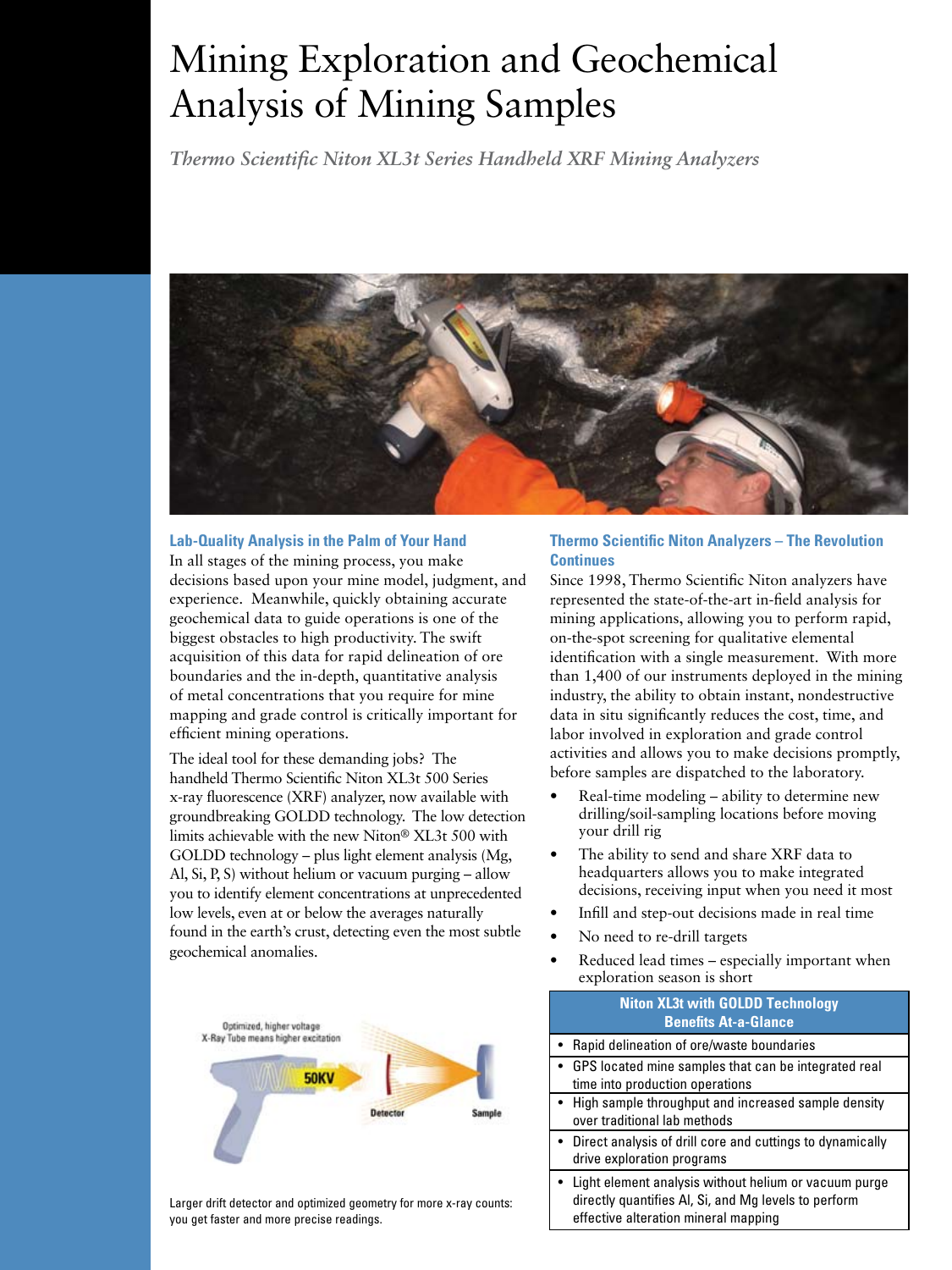Other benefits Niton XRF analyzers offer you include immediate determination of non-visual ore zones and defensible data to prove financial, environmental, and social responsibility.

Further, you can analyze site samples by placing the instrument directly on the drill cutting or rock face, providing screening results in seconds, while simple sample preparation will yield analytical results in good agreement with traditional laboratory methods.

#### **The Thermo Scientific Niton Solution**

Our robust Niton XL3t 500 Series and Niton XL3t 500 Series with GOLDD technology bring you cuttingedge, rugged, dependable tools with remarkable speed and performance, as well as our trademark point-andshoot simplicity. This means improved value to you through better precision and lower detection limits compared to previously available handheld XRF instruments. They are the ideal tools for measuring elemental concentrations in:

- • Ores
- Soils
- • Sediments, cuttings and cores
- Mill heads and tails
- **Concentrates**
- • Filter media

Combining advanced electronics, materials technology, and a 50kV x-ray tube – the most versatile x-ray tube ever used in a handheld XRF instrument – the Niton XL3t 500, the Niton XL3t 500 GOLDD, and Niton XL3t 900 GOLDD with helium purge are in a class by themselves. With optimized excitation parameters, including the ability to target light elements from Mg to S, the Niton XL3t Series of instruments provides greater analytical range, speed, and precision than ever before.

No matter which configuration you choose, a host of new features directly benefits your operation. From the integrated tilting color touch-screen display to customizable menus for ease-of-use, the ergonomic Niton XL3t Series analyzers are both the lightest weight and most ruggedly constructed instruments

that we've ever built, making them appropriate for use under virtually all environmental conditions. Integrated Bluetooth™, USB, and serial communications give you the fastest, most efficient, and easy-to-use ways to move, share, and view your data. In addition, all Thermo Scientific Niton analyzers use third-generation lithium-ion batteries, providing the longest usage cycle of any handheld XRF analyzer.

#### **And Now...Niton XL3t with GOLDD Technology**

Where low detection limits or the highest sample throughput are critical, our combination of hardware, software, and direct industry experience team up to provide you with a solution to your most difficult analytical requirements.

When the Niton XL3t advanced electronics and 50 kV x-ray tube are harnessed to our groundbreaking GOLDD technology, it takes your analytical capabilities to a whole new level. The direct benefits to you include: a Geometrically Optimized Large Area Drift Detector (GOLDD), 80 MHz real-time digital signal processing, and dual state-of-the-art embedded processors for computation, data storage, live video processing, and communication. With their extraordinary speed and precision, Niton XL3t analyzers with GOLDD technology can give you the near instantaneous and reliable feedback you need for confident decision-making.

#### **The GOLDD Advantage**

GOLDD technology provides vast improvements in sensitivity or measurement times – as much as 10 times faster than conventional Si-PIN detectors, and up to 3 times more precise than conventional smaller silicon drift detectors (SDD). Our proprietary large area drift detector provides you with superior performance in the form of faster analysis and lower detection limits. The final product is the Niton XL3t with GOLDD technology – the most powerful and technologically advanced handheld XRF analyzer available today!

| <b>Pathfinder Elements for Gold Exploration'</b> |                 |                                                                                                                                                                                                                                                                                                                      |  |  |
|--------------------------------------------------|-----------------|----------------------------------------------------------------------------------------------------------------------------------------------------------------------------------------------------------------------------------------------------------------------------------------------------------------------|--|--|
| <b>Element</b>                                   | LOD with GOLDD* | <b>What This Means to You</b>                                                                                                                                                                                                                                                                                        |  |  |
| As                                               | $< 5$ ppm       | With a detection limit almost at the average upper crustal abundance (2 ppm), and well below a standard<br>baseline of 20 ppm, even the smallest As anomaly can be accurately and precisely defined.                                                                                                                 |  |  |
| Вa                                               | $< 50$ ppm      | Well below the crustal average of 668 ppm, this is a key pathfinder element in many types of Au deposits<br>as well as a valuable commodity in the drilling services industry.                                                                                                                                       |  |  |
| Cп                                               | $<$ 15 ppm      | Cu anomalies are typically associated with the deeper zones of Au deposits. The LOD using GOLDD is<br>below the average abundance of Cu (14 ppm) in the crust, allowing geologists to obtain detailed surveys<br>of small Cu anomalies that may be useful in the exploration for Au, base metals and Cu-Ni-PGE ores. |  |  |
| Au                                               | $<$ 10 ppm      | Approaching the levels necessary for Au exploration, the 6 ppm LOD is low enough to explore historically<br>mined areas, tailings/waste piles, and as an important tool in mine grade control.                                                                                                                       |  |  |

Table 1. Sample limits of detection (LODs) for key elements of interest in gold exploration<sup>2</sup>

 $*$  1 ppm = 0.035 oz/t 28.3  $g/t = 1$  oz/t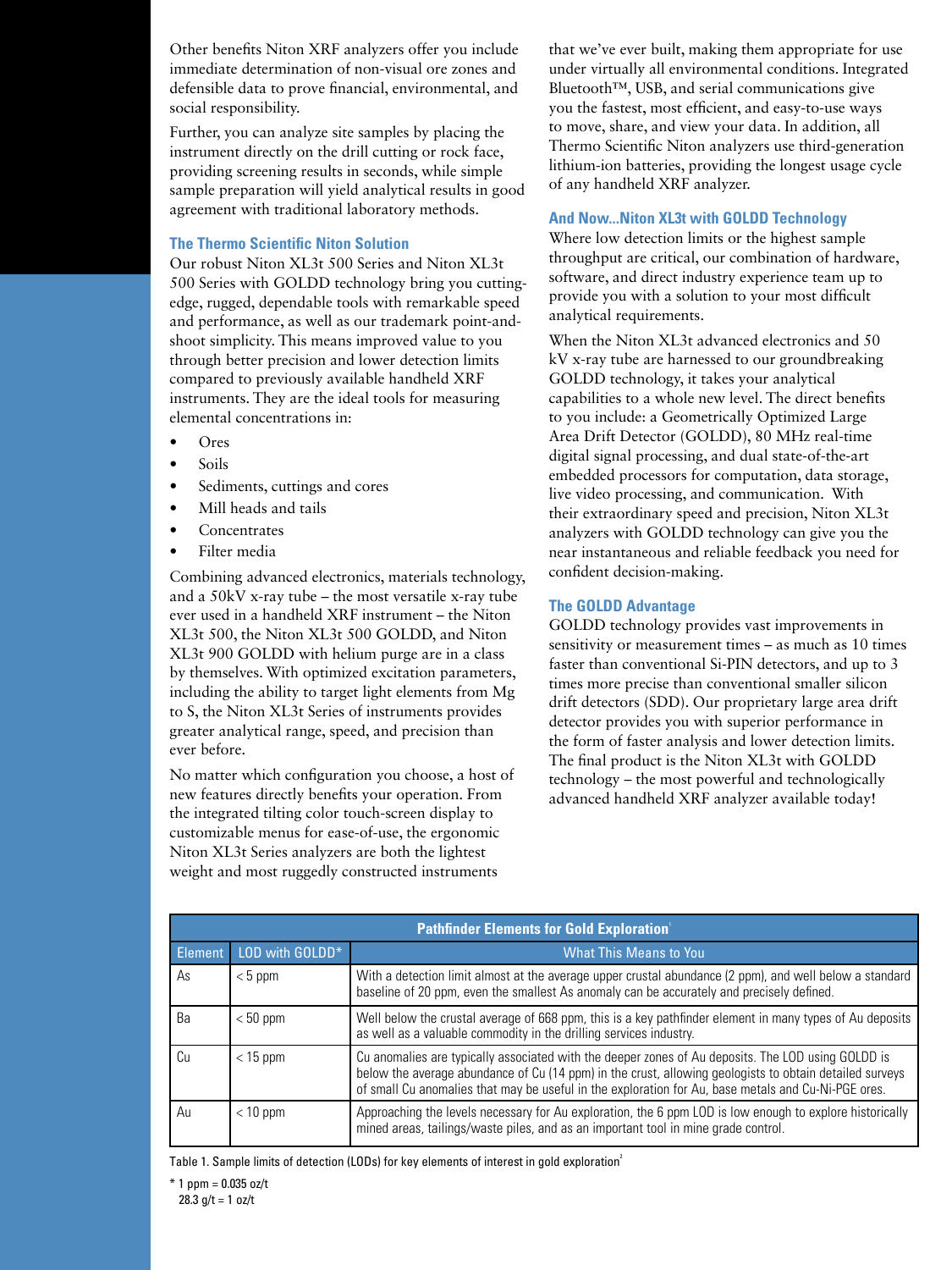| <b>Pathfinder Elements for Platinum Group Elements (PGE)'</b> |                |                                                                                                                                                                                         |  |  |
|---------------------------------------------------------------|----------------|-----------------------------------------------------------------------------------------------------------------------------------------------------------------------------------------|--|--|
| Element                                                       | LOD with GOLDD | <b>What This Means to You</b>                                                                                                                                                           |  |  |
| Cu                                                            | $<$ 15 ppm     | With an LOD below the average crustal Cu abundance (14 ppm), the instrument far exceeds the baseline<br>limit for Cu in a geochemical survey program on both local and regional scales. |  |  |
| Ni                                                            | $< 50$ ppm     | LOD is comparable to the baseline in many geochemical surveys (roughly 50 ppm) and well below<br>expected for prospective PGE exploration areas.                                        |  |  |
|                                                               | $< 50$ ppm     | An LOD roughly equivalent to average Cr abundance in the upper crust makes this PGE-associated<br>element ideal for soil, stream sediment and outcrop geochemical mapping.              |  |  |

Table 2. Sample limits of detection (LODs) for some of the useful elements in prospecting for PGE deposits<sup>2</sup>

#### **Unparalleled Improvement in LODs**

When it comes to performance testing, we decided to test against the best – ourselves. In our comparisons, each sample was measured under the same conditions multiple times using multiple production instruments. The performance data listed can be considered typical of the instrument configuration used to produce it. Performance of individual instruments of this configuration under varying conditions may differ slightly from those shown here.

Figure 1 illustrates the across-the-board improvement in limits of detection<sup>2</sup> of the Niton XL3t 500 with GOLDD technology in a head-to-head comparison against the Niton XLt 500 Series and the Niton XL3t 500.

The instruments' unparalleled speed and higher precision mean results you can depend on.

# **Outstanding Performance – Lab-Quality Geochemical Analysis**

Mine mapping, development, and grade control require accurate elemental composition data in large numbers of samples. The handheld Niton XL3t XRF analyzer makes it easy to do trend analysis by averaging readings in real-time on the instrument or evaluating downloaded readings on a PC afterwards. If you need rapid laboratory-grade sample analysis, you only have to prepare your samples and then test them on-site with your Niton analyzer; in other words, lab-quality sample preparation yields lab-quality results in the field. The Niton XL3t high speed and sample

throughput ensure that samples which are sent to a laboratory are representative of the local geochemical values.

Niton XL3t analyzers easily identify a wide range of elements including Mg, Al, Si, S, Cu, Ni, Ta, Ag, Zn, Mo, Ca, K, Rare Earth Elements (REEs), and platinum group metals (PGMs). They are ideal for a wide variety of samples such as rock face, bagged or ground samples, drill cores, mineral sands, and clays.

## **Environmental Monitoring and Cultural Resource Management**

Mining processes produce large volumes of waste, some of it toxic. This waste can result in acid mine drainage and groundwater contamination and needs to be closely monitored to ensure proper impoundment. In addition to being used for exploration and mining applications, Niton XL3t analyzers are very effective doing "double duty" when used to monitor elemental contaminants, such as S, Pb, and As – at mine sites, in waste streams, and during mine closure procedures.

Cultural resource management (CRM) requirements are another challenge for the mining industry. Many sites require miners and developers to ensure that they are not disturbing sites of historic cultural value such as burial grounds of native peoples during their operations.



Figure 1. Instrument comparison data for LODs of various elements in an SiO2 matrix. Note the greatly improved detection limits for XL3t with GOLDD technology.